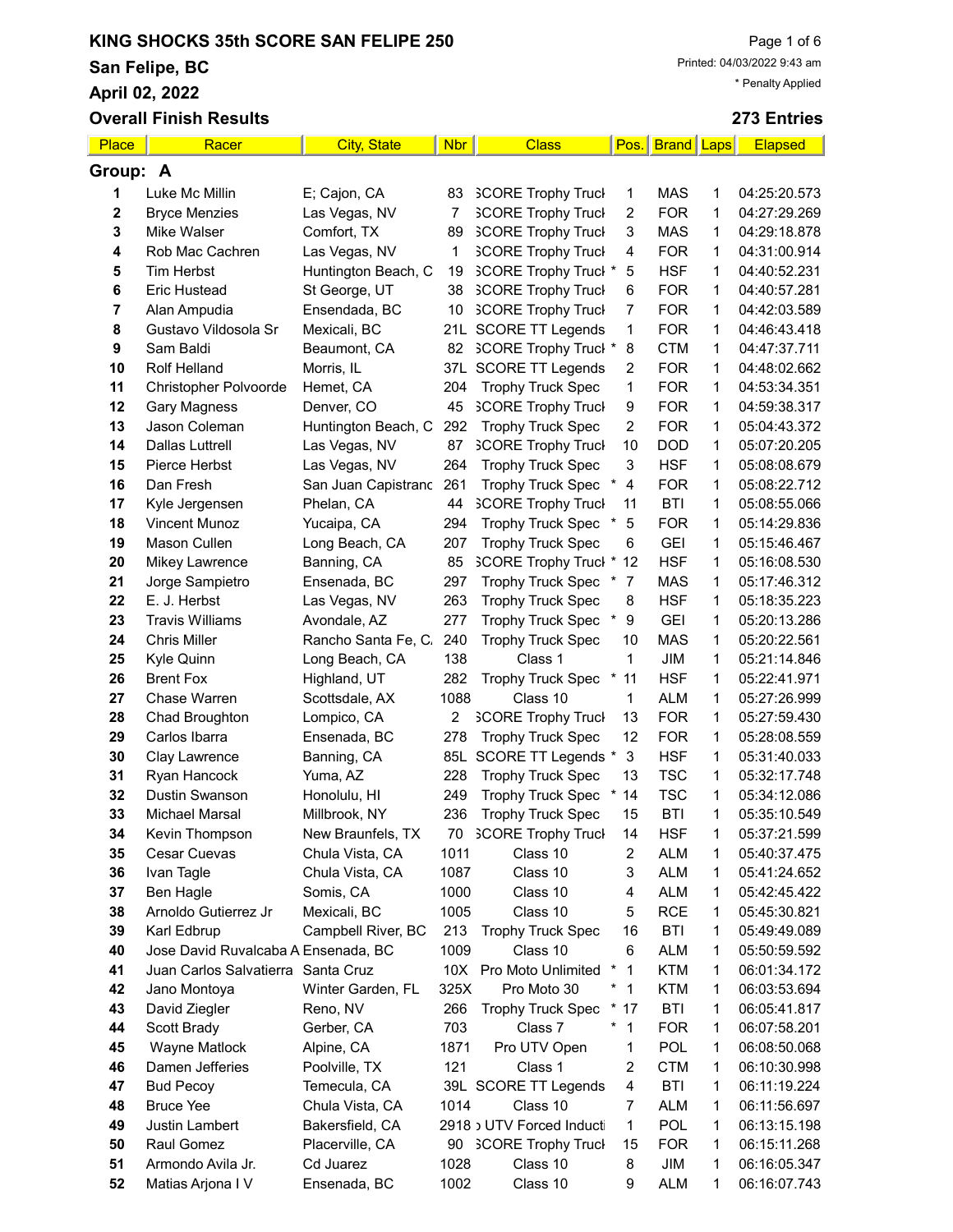San Felipe, BC

April 02, 2022

|          | <b>Overall Finish Results</b>        |                                      |            |                                               |                           |                   |        | 273 Entries                  |
|----------|--------------------------------------|--------------------------------------|------------|-----------------------------------------------|---------------------------|-------------------|--------|------------------------------|
| Place    | Racer                                | <b>City, State</b>                   | <b>Nbr</b> | <b>Class</b>                                  |                           | Pos. Brand Laps   |        | <b>Elapsed</b>               |
| Group: A |                                      |                                      |            |                                               |                           |                   |        |                              |
| 53       | <b>Scott Shields</b>                 | San Diego, CA                        | 247        | <b>Trophy Truck Spec</b>                      | 18<br>×                   | <b>FOR</b>        | 1      | 06:16:21.159                 |
| 54       | <b>Charles Dorrance</b>              | Austin, TX                           | 299        | <b>Trophy Truck Spec</b>                      | 19                        | <b>FOR</b>        | 1      | 06:17:17.155                 |
| 55       | David Payne                          | St Louis, MO                         | 61L        | SCORE TT Legends *                            | $\mathbf 5$               | <b>GMC</b>        | 1      | 06:17:30.790                 |
| 56       | <b>Christian Sourapas</b>            | Rancho Santa Fe, C.                  | 219        | <b>Trophy Truck Spec</b>                      | 20                        | <b>HSF</b>        | 1      | 06:17:46.832                 |
| 57       | John Mc Neil                         | Mesa, AZ                             | 225        | <b>Trophy Truck Spec</b>                      | 21                        | <b>FOR</b>        | 1      | 06:19:56.617                 |
| 58       | <b>Dustin Miller</b>                 | Salt Lake City, UT                   | 1098       | Class 10                                      | 10                        | <b>CTM</b>        | 1      | 06:20:54.010                 |
| 59       | Edgar Garcia Leon                    | Trabuco Canyon, CA                   |            | 2987 JUTV Forced Inducti                      | 2                         | CAM               | 1      | 06:21:22.164                 |
| 60       | Mike Cafro                           | Temecula, CA                         | 1876       | Pro UTV Open                                  | $\overline{2}$            | POL               | 1      | 06:24:27.717                 |
| 61       | Randy Bluth                          | Mesa, AZ                             | 720        | Class 7                                       | $\overline{2}$<br>*       | <b>FOR</b>        | 1      | 06:25:38.988                 |
| 62       | Luis Ernesto Villafana               | Mexicali, BC                         | 7A         | Pro Quads                                     | 1                         | <b>HON</b>        | 1      | 06:26:38.395                 |
| 63       | Jason Alosi                          | Reno, NV                             | 4X         | Pro Moto Unlimited                            | $\ast$<br>2               | <b>HSQ</b>        | 1      | 06:27:34.327                 |
| 64       | Derek Ausserbauer                    | Solvang, CA                          | 1X         | Pro Moto Unlimited                            | 3<br>$\ast$               | <b>HON</b>        | 1      | 06:28:33.293                 |
| 65       | P J Jones                            | Cave Creek, AZ                       |            | 2998 JUTV Forced Inducti                      | 3                         | <b>CAM</b>        | 1      | 06:30:41.417                 |
| 66       | Matt Ferrato                         | Lake Havaso City, A.                 | 1216       | <b>SCORE Lites</b>                            | 1                         | <b>VW</b>         | 1      | 06:31:51.945                 |
| 67       | Danny Lopez                          | Guadalajara, MX                      | 229        | <b>Trophy Truck Spec</b>                      | 22                        | <b>FOR</b>        | 1      | 06:39:48.984                 |
| 68       | Dan Chamlee                          | Montiecito, CA                       | 700        | Class 7                                       | 3                         | <b>FOR</b>        | 1      | 06:40:25.041                 |
| 69       | Jack Grabowski                       | Upland, CA                           | 527        | Class 5                                       | $^\star$<br>1             | <b>SUB</b>        | 1      | 06:43:08.483                 |
| 70       | <b>Matt Burroughs</b>                | Norco, CA                            |            | 2948 JUTV Forced Inducti                      | 4                         | CAM               | 1      | 06:49:04.388                 |
| 71       | <b>Andrew Mc Millin</b>              | Encinitas, CA                        | 31         | <b>SCORE Trophy Truck</b>                     | 16                        | <b>CHV</b>        | 1      | 06:49:19.688                 |
| 72       | Fernando Beltran                     | Ensenada, BC                         | 180X       | Pro Moto Limited                              | 1                         | <b>HON</b>        | 1      | 06:51:07.247                 |
| 73       | Carlos Quezada                       | Mexicali, BC                         |            | 2928 J UTV Forced Inducti *                   | 5                         | CAM               | 1      | 06:52:54.919                 |
| 74       | Paul Nauleau                         | Les Moutiers-en Ret:                 |            | 92 SCORE Trophy Truck                         | 17                        | <b>CTM</b>        | 1      | 06:56:19.297                 |
| 75       | Wes Miller                           | Las Vegas, NV                        |            | 2989 JUTV Forced Inducti                      | 6                         | POL               | 1      | 07:01:16.560                 |
| 76       | Craig Scanlon                        | Orange, CA                           | 1831       | Pro UTV Open                                  | 3                         | POL               | 1      | 07:02:03.192                 |
| 77       | Jordan Brenthel                      | Temecula, CA                         | 273        | <b>Trophy Truck Spec</b>                      | 23                        | <b>BTI</b>        | 1      | 07:03:00.379                 |
| 78       | Oscar Ernesto Armbula I Ensenada, BC |                                      |            | 2945 JUTV Forced Inducti *                    | $\overline{7}$            | CAM               | 1      | 07:03:41.479                 |
| 79       | <b>Brandon Schueler</b>              | Phoenix, AZ                          |            | 2919 JUTV Forced Inducti                      | 8                         | POL               | 1      | 07:05:00.262                 |
| 80       | Dan Myers                            | Newport Beach, CA                    | 65         | <b>SCORE Trophy Truck * 18</b>                |                           | <b>TOY</b>        | 1      | 07:06:33.689                 |
| 81       | Marc Burnett                         | Chula Vista, CA                      |            | 2905 J UTV Forced Inducti                     | 9                         | CAM               | 1      | 07:08:48.632                 |
| 82       | Ivan Delgadillo                      | Chula Vista, CA                      |            | 38X Pro Moto Unlimited *                      | 4                         | <b>HON</b>        | 1      | 07:12:02.897                 |
| 83       | Vance Kennedy                        | Peoria, AZ                           | 522X       | Pro Moto 50                                   | 1                         | <b>HSQ</b>        | 1      | 07:14:15.742                 |
| 84       | Ryan Liebelt                         | Reedley, CA                          | 400X       | Pro Moto 40                                   | *<br>$\mathbf{1}$         | YAM               | 1      | 07:14:59.160                 |
| 85       | <b>Broc Dickerson</b>                | Brawley, CA                          | 34         | <b>SCORE Trophy Truck</b>                     | 19                        | CTM               | 1      | 07:15:19.404                 |
| 86       | Dany Magdaleno                       | Acton, CA                            | 11A        | Pro Quads                                     | 2                         | <b>HON</b>        | 1      | 07:18:26.167                 |
| 87       | <b>Brandon Wright</b>                | Oak Hills, CA                        | 750X       | Pro Moto Ironman                              | 1                         | <b>HSQ</b>        | 1      | 07:21:20.300                 |
| 88       | Mario Alcala                         | Mexicali, BC                         | 1201       | <b>SCORE Lites</b>                            | 2                         | <b>SEA</b>        | 1      | 07:21:27.060                 |
| 89       | Elijah Kiger                         | Kirby, PA                            | 238        | <b>Trophy Truck Spec</b>                      | 24                        | <b>TSC</b>        | 1      | 07:21:46.315                 |
| 90       | Giovanni Spinali                     | El Cajon, CA                         | 500X       | Pro Moto 50                                   | $\overline{\mathbf{c}}$   | YAM               | 1      | 07:23:15.346                 |
| 91       | Adam Castaneda                       | Yuma, AZ                             |            | 2902 > UTV Forced Inducti                     | 10                        | CAM               | 1      | 07:24:39.774                 |
| 92       | Miguel Sammy Pena                    | Tijuana, BC                          |            | 20X Pro Moto Unlimited *<br>Pro Moto Limited  | 5                         | <b>HON</b>        | 1      | 07:25:10.284                 |
| 93       | Christopher Gil                      | Buelton, CA                          | 100X       |                                               | $\overline{2}$<br>$\star$ | <b>HON</b>        | 1      | 07:27:59.966                 |
| 94<br>95 | <b>Tracy Graf</b><br>Carlos Castillo | Sylvan Lake, Alberta<br>Mexicali, BC | 58<br>111X | <b>SCORE Trophy Truck</b><br>Pro Moto Limited | 20<br>3                   | <b>RCE</b><br>YAM | 1<br>1 | 07:34:31.881<br>07:34:34.661 |
| 96       | <b>Cameron Ornealas</b>              | Leona Valley, CA                     | 1898       | Pro UTV Open                                  | 4                         | CAM               | 1      | 07:34:59.876                 |
| 97       | Adrian Escandon                      | Tijuana, BC                          |            | 2903 JUTV Forced Inducti                      | 11                        | CAM               | 1      | 07:37:43.056                 |
| 98       | Dave Taylor                          | Page, AZ                             |            | 26 SCORE Trophy Truck                         | 21                        | GEI               | 1      | 07:37:56.126                 |
| 99       | <b>Mike Pratt</b>                    | Draper, UT                           | 1867       | Pro UTV Open                                  | 5                         | <b>POL</b>        | 1      | 07:39:15.901                 |
| 100      | Aaron Richardson                     | Squamish Bc                          |            | 739X Pro Moto Ironman                         | 2                         | <b>KTM</b>        | 1      | 07:40:13.177                 |
| 101      | Mark Winkleman                       | Cedar Hill, TX                       |            | 25L SCORE TT Legends                          | 6                         | <b>FOR</b>        | 1      | 07:41:24.933                 |
| 102      | <b>Brent Stowell</b>                 | Gilbert, AZ                          | 3910       | Pro Stock UTV                                 | 1                         | CAM               | 1      | 07:43:36.888                 |
| 103      | Martin Rangel                        | Suprise, AZ                          | 1626       | Class 1/2 1600                                | 1                         | VW                | 1      | 07:44:06.650                 |

Alberto Mendez Ensenada, BC 1019 Class 10 \* 11 ALM 1 07:44:43.158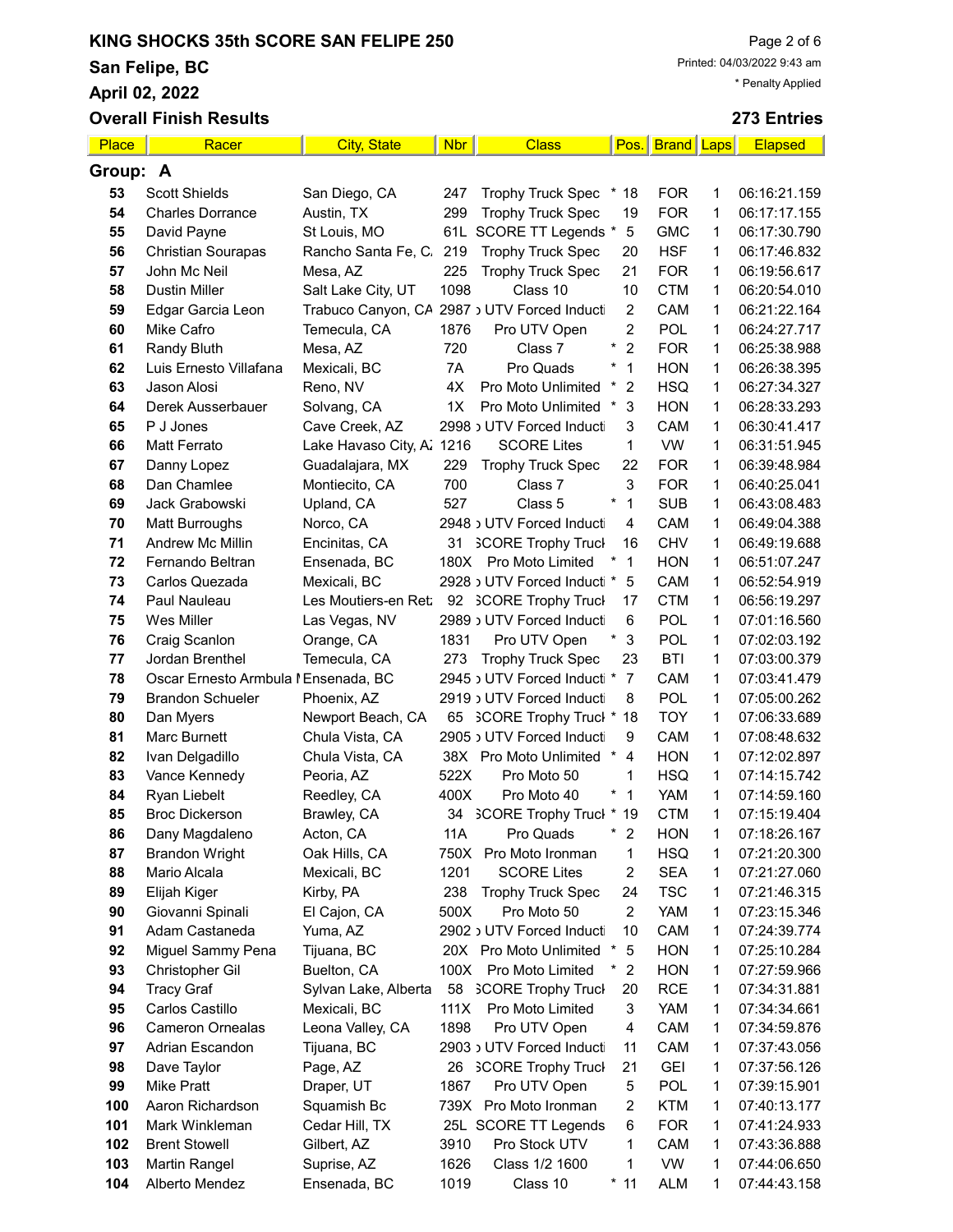San Felipe, BC

April 02, 2022

|            | <b>Overall Finish Results</b>       |                            |                 |                                                    |                            |                          |              | 273 Entries                  |
|------------|-------------------------------------|----------------------------|-----------------|----------------------------------------------------|----------------------------|--------------------------|--------------|------------------------------|
| Place      | Racer                               | <b>City, State</b>         | <b>Nbr</b>      | <b>Class</b>                                       | Pos.                       | <b>Brand</b> Laps        |              | <b>Elapsed</b>               |
| Group: A   |                                     |                            |                 |                                                    |                            |                          |              |                              |
| 105        | <b>Brad White</b>                   | Arizona                    | 432X            | Pro Moto 40                                        | $\ast$<br>2                | <b>KTM</b>               | 1            | 07:45:43.855                 |
| 106        | Leobardo Gomez                      | Tijuana, BC                |                 | 2901 JUTV Forced Inducti                           | $\ast$<br>12               | POL                      | 1            | 07:49:49.362                 |
| 107        | Joe Bolton                          | Corona, CA                 | 1957            | Pro UTV NA                                         | $^{\star}$<br>$\mathbf{1}$ | <b>POL</b>               | 1            | 07:52:12.945                 |
| 108        | <b>Brad Wilson</b>                  | Long Beach, CA             | 153             | Class 1                                            | 3                          | JIM                      | 1            | 07:52:39.269                 |
| 109        | <b>Cameron Steele</b>               | San Clemente, CA           | 1828            | Pro UTV Open                                       | 6                          | CAM                      | 1            | 07:52:46.127                 |
| 110        | <b>Fabricio Fuentes</b>             | <b>Villa Montes</b>        | 785X            | Pro Moto Ironman                                   | $\ast$<br>3                | <b>KTM</b>               | 1            | 07:52:48.604                 |
| 111        | Jose Mendez Jr.                     | Mexicali, BC               |                 | 2976 JUTV Forced Inducti                           | 13                         | CAM                      | 1            | 07:53:38.649                 |
| 112        | Dan Mc Millin                       | El Cajon, CA               | 23              | <b>SCORE Trophy Truck</b>                          | 22                         | <b>MAS</b>               | 1            | 07:56:43.469                 |
| 113        | J P Gomez                           | Palcerville, CA            | 18              | 3CORE Trophy Truck * 23                            |                            | <b>FOR</b>               | 1            | 07:56:46.688                 |
| 114        | Bob Jablonsky                       | Mesa, AZ                   |                 | 2999 > UTV Forced Inducti * 14                     |                            | CAM                      | 1            | 07:58:48.898                 |
| 115        | Erick Kozin                         | Yorba Linda, CA            |                 | 2940 > UTV Forced Inducti                          | 15                         | CAM                      | 1            | 07:59:32.767                 |
| 116        | Rickey Arslanian                    | Livermore, CA              | 1912            | Pro UTV NA                                         | $\overline{2}$             | POL                      | 1            | 08:00:12.246                 |
| 117        | Jose Antonio . Contreras Tecate, BC |                            | 284             | <b>Trophy Truck Spec</b>                           | $*25$                      | <b>CTM</b>               | 1            | 08:02:13.368                 |
| 118        | Steve Strobel                       | Clarks, NB                 | 94              | 3CORE Trophy Truck * 24                            |                            | <b>FOR</b>               | 1            | 08:03:12.178                 |
| 119        | Dustin Grabowski                    | Upland, CA                 | 272             | <b>Trophy Truck Spec</b>                           | 26                         | <b>HSF</b>               | 1            | 08:05:05.808                 |
| 120        | Ricardo Villafana                   | Calexico, CA               | 1A              | Pro Quads                                          | $\mathbf{3}$<br>$\ast$     | <b>HON</b>               | 1            | 08:05:17.778                 |
| 121        | Ramon Fernandez                     | Ensenada, BC               | 507             | Class 5                                            | $\overline{c}$             | <b>CTM</b>               | 1            | 08:09:32.157                 |
| 122        | Ruben Og                            | Mexicali, BC               | 1699            | Class 1/2 1600                                     | $\overline{c}$<br>$\star$  | <b>VW</b>                | 1            | 08:11:06.411                 |
| 123        | Greg Bardonnex                      | Visalia, CA                | 300X            | Pro Moto 30                                        | $\star$<br>$\overline{2}$  | <b>YAM</b>               | 1            | 08:15:04.342                 |
| 124        | Kristen Matlock                     | Alpine, CA                 | 1854            | Pro UTV Open                                       | $\overline{7}$             | <b>POL</b>               | 1            | 08:16:21.899                 |
| 125        | Anibal Lopez                        | Mexicali, CA               | 3919            | Pro Stock UTV                                      | 2                          | POL                      | $\mathbf{1}$ | 08:18:30.215                 |
| 126        | Alirio Amado                        | The Woodlands, TX          | 441X            | Pro Moto 40                                        | 3                          | <b>YAM</b>               | 1            | 08:20:53.785                 |
| 127        | <b>Brandon Walsh</b>                | Encinita, CA               | 701F            | Class 7F                                           | 1                          | <b>TOY</b>               | 1            | 08:21:54.298                 |
| 128        | <b>Mike Perez</b>                   | Houston, TX                | 254             | <b>Trophy Truck Spec</b>                           | 27                         | <b>BTI</b>               | 1            | 08:26:18.310                 |
| 129        | <b>Miguel Cortez</b>                | San Diego, CA              | 1205            | <b>SCORE Lites</b>                                 | 3                          | <b>CRR</b>               | 1            | 08:27:07.455                 |
| 130        | Paul Hart                           | Grass Valley, CA           | 733X            | Pro Moto Ironman                                   | 4                          | <b>HSQ</b>               | 1            | 08:27:10.387                 |
| 131        | Jacob Nieder                        | San Diego, CA              | 419X            | Pro Moto 40                                        | $\star$<br>$\overline{4}$  | <b>KAW</b>               | 1            | 08:27:17.339                 |
| 132        | <b>Barry Thompson</b>               | Martinez, CA               | BC <sub>1</sub> | Baja Challenge                                     | 1                          | <b>SUB</b>               | 1            | 08:31:48.910                 |
| 133        | Randy Emberton                      | Prescott, AZ               | 3933            | Pro Stock UTV                                      | $\ast$<br>3                | POL                      | 1            | 08:37:12.765                 |
| 134        | Luis Ortega                         | Tijuana, BC                | 14A             | Pro Quads                                          | $\star$<br>$\overline{4}$  | <b>HON</b>               | 1            | 08:40:03.320                 |
| 135        | <b>Steven Poole</b>                 | Quartzsite, AZ             |                 | 2941 J UTV Forced Inducti                          | 16                         | CAM                      | 1            | 08:41:30.611                 |
| 136        | <b>Carlos Napoles</b>               | Mexicali, BC               | 27A             | Pro Quads                                          | 5                          | <b>HON</b>               | 1            | 08:41:35.612                 |
| 137        | <b>Forrest Minchinton</b>           | Huntington Beach, C        | 3X              | Pro Moto Unlimited                                 | 6                          | <b>HSQ</b>               | 1            | 08:43:26.925                 |
| 138        | Kaden Wells                         | Washington, UT             | 1995            | Pro UTV NA                                         | $\ast$<br>3                | <b>POL</b>               | 1            | 08:43:33.917                 |
| 139        | <b>Broc Kelly</b>                   | El Cajon, CA               | 3908            | Pro Stock UTV                                      | 4                          | CAM                      | 1            | 08:52:03.346                 |
| 140        | Rodrigo Ampudia                     | Ensenada, BC               |                 | 2910 JUTV Forced Inducti *                         | 17                         | CAM                      | 1            | 08:55:47.007                 |
| 141        | Austin Johnson                      | Rio Rancho, NM             |                 | 2951 JUTV Forced Inducti                           | 18                         | CAM                      | 1            | 09:11:35.181                 |
| 142        | Jose Enrique Gutierrez              | Tijuana, BC                | 555             | Class 5 1600                                       | 1                          | <b>VW</b>                | 1            | 09:12:16.302                 |
| 143        | Scott Mcintosh                      | Enumclaw, WA               | 600X            | Pro Moto 60                                        | $\mathbf{1}$               | <b>HON</b>               | 1            | 09:14:04.550                 |
| 144        | Drew Watson                         | San Diego, CA              | 19X             | Pro Moto Unlimited                                 | 7                          | <b>YAM</b>               | 1            | 09:14:49.766                 |
| 145        | Dario Serrano                       | La Paz, BC                 | 744             | Class 7SX                                          | 1                          | <b>FOR</b>               | 1            | 09:20:52.239                 |
| 146        | David Cole                          | Johnson Valley, CA         | 1844            | Pro UTV Open                                       | 8                          | <b>UNK</b>               | 1            | 09:23:06.695                 |
| 147        | Ana Rivas<br>Jose Mendez            | Mexicali, CA               | 121X            | Pro Moto Limited<br><b>SCORE Trophy Truck * 25</b> | 4<br>×                     | <b>HON</b><br><b>FOR</b> | 1            | 09:25:28.352                 |
| 148<br>149 | Peter Eiland                        | Guadalajara, MX            | 98              | Pro Moto Ironman                                   |                            |                          | 1            | 09:26:42.815                 |
|            | Armondo Duron                       | Houston, TX<br>Mexcali, BC | 711X<br>740     | Class 7SX                                          | 5                          | <b>KTM</b><br><b>FOR</b> | 1<br>1       | 09:29:38.775                 |
| 150<br>151 | <b>Hector Chavez</b>                | Tecate, BC                 | 31A             | Pro Quads                                          | 2<br>$\star$<br>$\,6$      | <b>HON</b>               | 1            | 09:31:17.198<br>09:32:15.043 |
| 152        | Justin Buckley                      | Long Beach, CA             | 1064            | Class 10                                           | 12                         | <b>ALM</b>               | 1            | 09:34:50.076                 |
| 153        | Martin Anguiano                     | Ventura, CA                | 525             | Class 5                                            | 3                          | <b>VW</b>                | 1            | 09:35:43.805                 |
| 154        | Juan Pablo Valenzuela MEnsenada, BC |                            | 704X            | Pro Moto Ironman                                   | $\star$<br>6               | <b>KAW</b>               | 1            | 09:37:05.870                 |
| 155        | Oscar R. Alvarez                    | Mc Allen, TX               | 1211            | <b>SCORE Lites</b>                                 | $\star$<br>4               | <b>CTM</b>               | 1            | 09:40:53.448                 |

Joseph Putrino San Diego, CA 377X Pro Moto 30 \* 3 KTM 1 09:45:01.272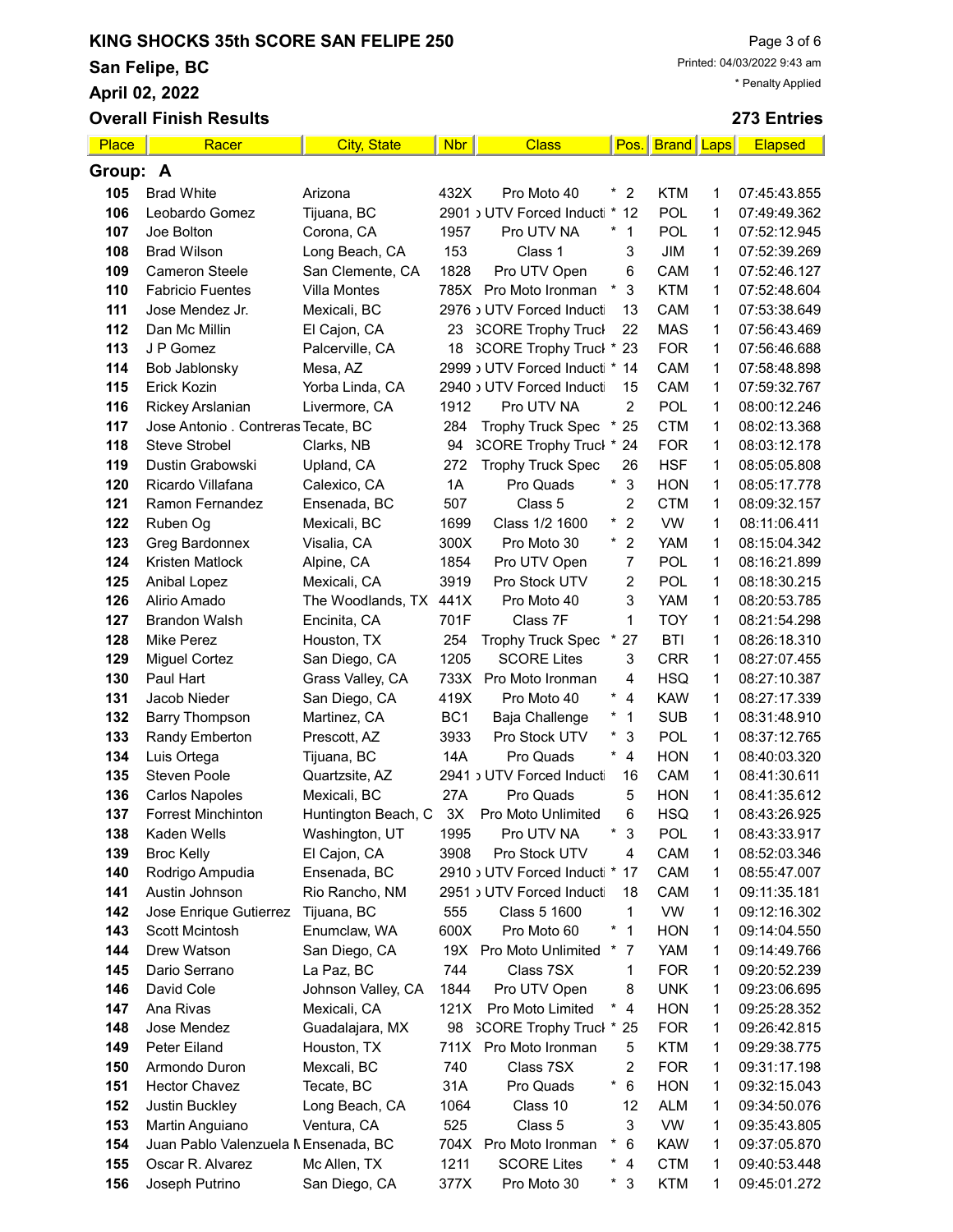San Felipe, BC

April 02, 2022

|                          | <b>Overall Finish Results</b>                |                              |                 |                                                       |                              |                          |              | 273 Entries                  |
|--------------------------|----------------------------------------------|------------------------------|-----------------|-------------------------------------------------------|------------------------------|--------------------------|--------------|------------------------------|
| Place                    | Racer                                        | <b>City, State</b>           | <b>Nbr</b>      | <b>Class</b>                                          | Pos.                         | <b>Brand Laps</b>        |              | <b>Elapsed</b>               |
| Group: A                 |                                              |                              |                 |                                                       |                              |                          |              |                              |
| 157                      | Faelly Lopez                                 | San Lorenzo Puerto           | 83A             | Pro Quad Ironman                                      | $*$ 1                        | <b>HON</b>               | 1            | 09:47:10.354                 |
| 158                      | Steven Lopez                                 | Ciudad Juarez, MX            | 5A              | Pro Quads                                             | $\ast$<br>$\overline{7}$     | <b>HON</b>               | 1            | 09:51:56.506                 |
| 159                      | Jessie Lopez                                 | Chula Vista, CA              | 1905            | Pro UTV NA                                            | $\star$<br>$\overline{4}$    | POL                      | $\mathbf{1}$ | 09:56:11.619                 |
| 160                      | Cesar Omar Iniguez Cor Mexicali, BC          |                              | 553             | Class 5 1600                                          | 2                            | <b>VW</b>                | 1            | 10:00:19.516                 |
| 161                      | Quinn Cody                                   | Temecula, CA                 | 415X            | Pro Moto 40                                           | $^\star$<br>5                | <b>KTM</b>               | 1            | 10:11:08.483                 |
| 162                      | Lawrence Janesky                             | Middlebury, CN               | 714X            | Pro Moto Ironman                                      | 7                            | <b>HON</b>               | $\mathbf{1}$ | 10:13:07.099                 |
| 163                      | Javy Buelna                                  | Mexicali, CA                 | 1277            | <b>SCORE Lites</b>                                    | 5                            | <b>CTM</b>               | 1            | 10:13:46.468                 |
| 164                      | <b>Justin Park</b>                           | Encinitas, CA                | 714F            | Class 7F                                              | 2                            | <b>FOR</b>               | 1            | 10:23:45.052                 |
| 165                      | Fernando Prado                               | Mexicali, BC                 | 1155            | Class 11                                              | 1                            | <b>VW</b>                | 1            | 10:28:00.922                 |
| 166                      | Rob Archibald                                | Lakeside, CA                 | 169             | Class 1                                               | $^{\star}$<br>$\overline{4}$ | <b>UNK</b>               | 1            | 10:45:59.803                 |
| 167                      | Jose Juarez                                  | Chula Vista, CA              |                 | 2946 > UTV Forced Inducti                             | 19                           | CAM                      | 1            | 10:48:49.357                 |
| 168                      | <b>Edward Muncey</b>                         | San Diego, CA                | BC4             | Baja Challenge                                        | 2                            | <b>SUB</b>               | 1            | 10:53:02.953                 |
| 169                      | Willilam Jordan                              | Phoenix, AZ                  | BC <sub>2</sub> | Baja Challenge                                        | 3                            | <b>SUB</b>               | 1            | 11:02:38.241                 |
| 170                      | <b>Hector Sarabia</b>                        | Ensenada, BC                 | 1145            | Class 11                                              | 2<br>$\ast$                  | <b>VW</b>                | 1            | 11:09:43.387                 |
| 171                      | Giovanni Aviles<br>Adrian Garcia Salinas     | Tijuana, BC                  | 103X            | Pro Moto Limited                                      | 5<br>20                      | <b>HON</b>               | 1            | 11:26:36.158                 |
| 172<br>173               | <b>Cesar Gutierrez</b>                       | San Diego, CA                | 319             | 2988 JUTV Forced Inducti *<br>Class 3                 | 1                            | CAM<br><b>JEP</b>        | 1<br>1       | 11:34:20.076<br>11:44:31.448 |
| 174                      | Jorge Cano                                   | Tijuana, BC                  |                 | Culiacan Sinaloa, M) 2974 > UTV Forced Inducti        | 21                           | CAM                      | 1            | 12:12:36.487                 |
| 175                      | Juan Sanchez                                 | Chula Vista, CA              | 1612            | Class 1/2 1600                                        | $^{\star}$<br>3              | <b>CHN</b>               | 1            | 12:15:45.936                 |
| 176                      | Q. Rene Gutierrez                            | Tijuana, BC                  | 1909            | Pro UTV NA                                            | 5                            | POL                      | 1            | 12:24:05.360                 |
| 177                      | <b>Arthur Penner</b>                         | Abbotsford Bc                | 1156            | Class 11                                              | 3                            | <b>VW</b>                | 1            | 12:37:18.291                 |
| 178                      | Omar Saucedo                                 | Guadalajara Jalisco          | 3951            | Pro Stock UTV                                         | 5                            | POL                      | 1            | 13:01:53.809                 |
| 179                      | Santiago Creel                               | Mexico City, MX              |                 | 2966 > UTV Forced Inducti *                           | 22                           | CAM                      | 1            | 13:04:13.968                 |
| 180                      | David Smith                                  | San Diego, CA                | 319X            | Pro Moto 30                                           | $\star$<br>4                 | <b>CTM</b>               | 1            | 13:45:24.043                 |
| <b>DNF</b>               | Rafael Aguirre                               | Monterrey, MX                | 1022            | Class 10                                              | 13                           | <b>ALM</b>               | 0            |                              |
| <b>DNF</b>               | Jim Anderson                                 | Reno, NV                     |                 | 29L SCORE TT Legends                                  | $\overline{7}$               | <b>FOR</b>               | 0            |                              |
| <b>DNF</b>               | Jason Andrew                                 | Eugene, OR                   | 539             | Class 5                                               | 4                            | <b>VW</b>                | 0            |                              |
| <b>DNF</b>               | Joe Belt                                     | Bonita, CA                   | 217             | <b>Trophy Truck Spec</b>                              | 31                           | <b>CTM</b>               | 0            |                              |
| <b>DNF</b>               | Jeff Blanchard                               | San Jose, CA                 | 110             | Class 1                                               | 6                            | <b>CTM</b>               | 0            |                              |
| <b>DNF</b>               | Jonathan Brenthel                            | La Cresta, CA                | 27              | <b>SCORE Trophy Truck</b>                             | 30                           | <b>BTI</b>               | 0            |                              |
| <b>DNF</b>               | <b>Martin Bringas</b>                        | Hermosillo Sonora, M         |                 | 2911 JUTV Forced Inducti                              | 23                           | CAM                      | 0            |                              |
| <b>DNF</b>               | <b>Nick Bruce</b>                            | Queen Creek, AZ              | 3953            | Pro Stock UTV                                         | 6                            | <b>CAM</b>               | 0            |                              |
| <b>DNF</b>               | Douglas Cornwell                             | Haslet, TX                   | 3930            | Pro Stock UTV                                         | 7                            | POL                      | 0            |                              |
| DNF                      | Moises Cuevas                                | Tijuana, BC                  | 1010            | Class 10                                              | 14                           | <b>ALM</b><br><b>BTI</b> | 0            |                              |
| <b>DNF</b><br><b>DNF</b> | <b>Justin Davis</b><br>Josh De Jong          | Chino, CA<br>San Jacinto, CA | 258<br>17       | <b>Trophy Truck Spec</b><br><b>SCORE Trophy Truck</b> | 30<br>27                     | <b>CTM</b>               | 0<br>0       |                              |
| <b>DNF</b>               | Manlio F Diaz A                              | La Paz, BC                   | 1079            | Class 10                                              | 15                           | <b>ALM</b>               | 0            |                              |
| <b>DNF</b>               | Hiram Duran                                  | Tecate, BC                   | 1016            | Class 10                                              | 16                           | <b>ALM</b>               | 0            |                              |
| <b>DNF</b>               | Gaspar N. Espindola                          | Ensenada, BC                 | 716             | Class 7                                               | 4                            | <b>FOR</b>               | 0            |                              |
| <b>DNF</b>               | <b>Oliver Flemate</b>                        | Ensenada, BC                 | 1001            | Class 10                                              | 17                           | <b>ALM</b>               | 0            |                              |
| <b>DNF</b>               | Jose De Jesus Flores Co Culiacan Sinaloa, M. |                              |                 | 55L SCORE TT Legends                                  | 8                            | JIM                      | 0            |                              |
| <b>DNF</b>               | Brendan Gaughan                              | Las Vegas, NV                | 162             | Class 1                                               | 7                            | <b>CTM</b>               | 0            |                              |
| <b>DNF</b>               | Alex Gonzalez                                | Palm Desert, CA              | 1100            | Class 11                                              | 5                            | <b>VW</b>                | 0            |                              |
| <b>DNF</b>               | Rafael Gonzalez Ancenc Mexicali, BC          |                              | 1674            | Class 1/2 1600                                        | 7                            | <b>CTM</b>               | 0            |                              |
| <b>DNF</b>               | Ray Griffith                                 | Downy, CA                    | 253             | <b>Trophy Truck Spec</b>                              | 29                           | <b>CHV</b>               | 0            |                              |
| <b>DNF</b>               | Juan Guillen                                 | San Diego, CA                | 42              | <b>SCORE Trophy Truck</b>                             | 28                           | <b>CTM</b>               | 0            |                              |
| <b>DNF</b>               | Alejandro Gutierrez                          | Mexicali, CA                 | 1605            | Class 1/2 1600                                        | 5                            | <b>SEA</b>               | 0            |                              |
| <b>DNF</b>               | Alan Householder                             | Anaheim, CA                  | 24              | <b>SCORE Trophy Truck</b>                             | 29                           | <b>FOR</b>               | 0            |                              |
| <b>DNF</b>               | Kolton Hustead                               | St. George, UT               |                 | 2938 JUTV Forced Inducti                              | 24                           | CAM                      | 0            |                              |
| <b>DNF</b>               | Gerardo Ibarra                               | Calexico, CA                 | 510             | Class 5                                               | 5                            | VW                       | 0            |                              |
| <b>DNF</b><br><b>DNF</b> | Jose Juarez                                  | Chula Vista, CA              |                 | 2978 J UTV Forced Inducti                             | 25<br>6                      | CAM<br><b>VW</b>         | 0            |                              |
|                          | Michael Kay                                  | San Clemente, CA             | 1188            | Class 11                                              |                              |                          | 0            |                              |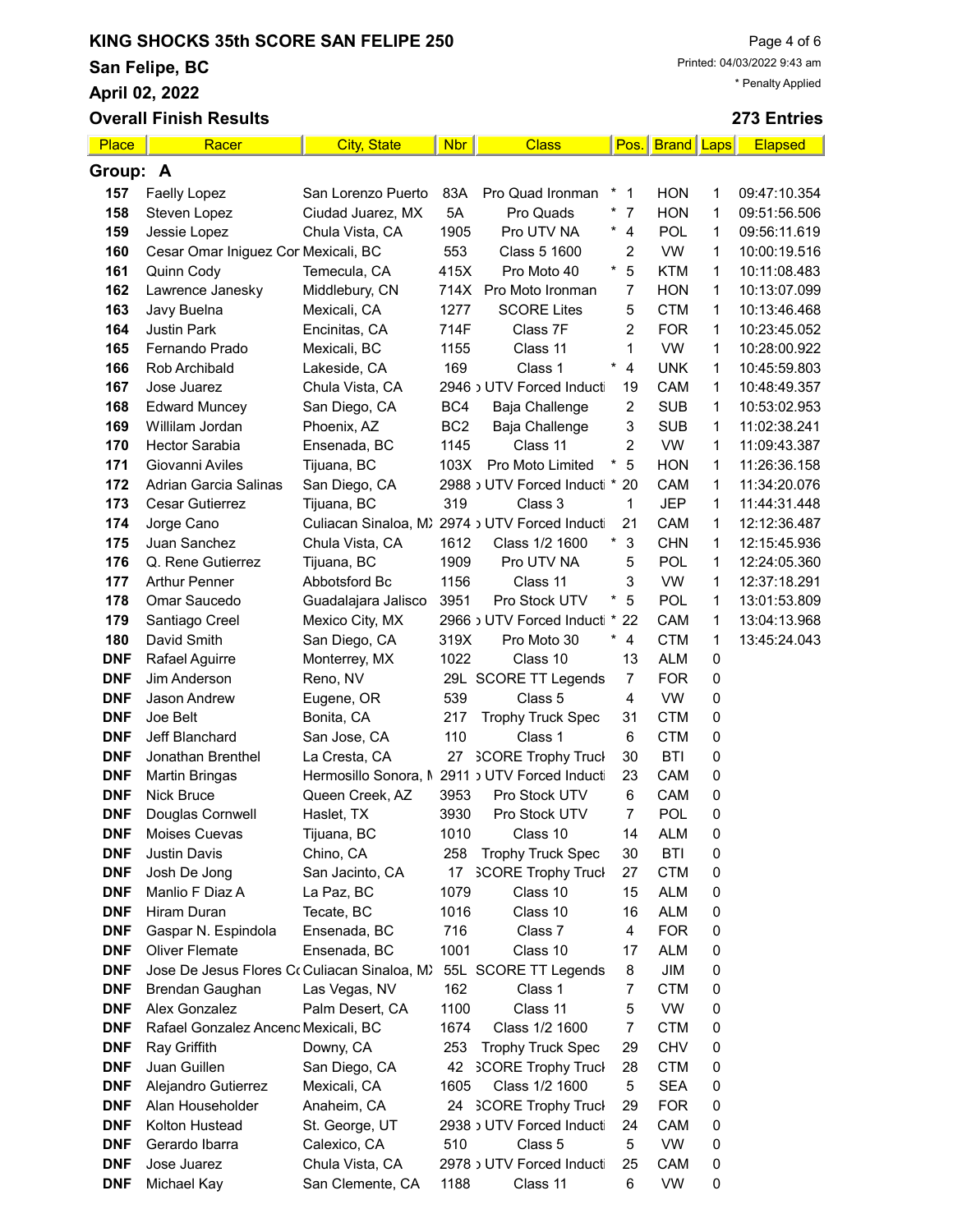San Felipe, BC

April 02, 2022

|            | <b>Overall Finish Results</b>        |                         |            |                                |      |                 |   | 273 Entries  |
|------------|--------------------------------------|-------------------------|------------|--------------------------------|------|-----------------|---|--------------|
| Place      | Racer                                | <b>City, State</b>      | <b>Nbr</b> | <b>Class</b>                   |      | Pos. Brand Laps |   | Elapsed      |
| Group: A   |                                      |                         |            |                                |      |                 |   |              |
| <b>DNF</b> | Ryan Laidlaw                         | Mapleton, UT            | 1860       | Pro UTV Open                   | 9    | POL             | 0 |              |
| <b>DNF</b> | Justin Lofton                        | Locknee, TX             |            | 41 SCORE Trophy Truck          | 31   | <b>MAS</b>      | 0 |              |
| <b>DNF</b> | <b>Charles Manchester</b>            | Stateline, NV           |            | 2923 J UTV Forced Inducti      | 26   | CAM             | 0 |              |
| <b>DNF</b> | Carlos B. Mares                      | Lemon Grove, CA         | 711        | Class 7                        | 5    | <b>FOR</b>      | 0 |              |
| <b>DNF</b> | Conner Mc Mullen                     | Phoenix, AZ             | 140        | Class 1                        | 5    | <b>ALM</b>      | 0 |              |
| <b>DNF</b> | Jason Mc Neil                        | El Cajon, CA            | 200        | <b>Trophy Truck Spec</b>       | 28   | <b>CTM</b>      | 0 |              |
| <b>DNF</b> | Eddie Meek                           | Kendal, UK              | 712X       | Pro Moto Ironman               | 8    | <b>KTM</b>      | 0 |              |
| <b>DNF</b> | John Meek                            | Cambridge, OH           |            | 742X Pro Moto Ironman          | 9    | <b>HON</b>      | 0 |              |
| <b>DNF</b> | Fernando Melendez                    | Cd Juarez               | 1639       | Class 1/2 1600                 | 8    | <b>ROL</b>      | 0 |              |
| <b>DNF</b> | T. Bradley Miillner                  | Yuma, AZ                | 1978       | Pro UTV NA                     | 6    | POL             | 0 |              |
| <b>DNF</b> | Dane Miller                          | Salt Lake City, UT      | 1257       | <b>SCORE Lites</b>             | 6    | JIM             | 0 |              |
| <b>DNF</b> | Paul Munoz                           | El Paso, TX             | 1880       | Pro UTV Open                   | 10   | CAM             | 0 |              |
| <b>DNF</b> | <b>Tony Murray</b>                   | Villa Park, CA          | 223        | <b>Trophy Truck Spec</b>       | 36   | <b>FOR</b>      | 0 |              |
| <b>DNF</b> | <b>Britney Myers</b>                 | Escondido, CA           | 1023       | Class 10                       | 18   | JIM             | 0 |              |
| <b>DNF</b> | Rafael Nararro IV                    | Temecula, CA            | 209        | <b>Trophy Truck Spec</b>       | 35   | <b>ALM</b>      | 0 |              |
| <b>DNF</b> | Gerrardo Novelo                      | Ensenada, BC            | 702F       | Class 7F                       | 3    | <b>NIS</b>      | 0 |              |
| <b>DNF</b> | Victor Alfonso Oseguera Mexicali, CA |                         |            | 2965 > UTV Forced Inducti      | 27   | <b>CAM</b>      | 0 |              |
| <b>DNF</b> | <b>Brian Parkhouse</b>               | Long Beach, CA          | 100        | Class 1                        | 9    | JIM             | 0 |              |
| <b>DNF</b> | Cole . Potts                         | Scottsdale, AZ          | 60         | <b>SCORE Trophy Truck</b>      | 26   | <b>CTM</b>      | 0 |              |
| <b>DNF</b> | Connor Pyle                          | Draper, UT              | 221        | <b>Trophy Truck Spec</b>       | 34   | TLT             | 0 |              |
| <b>DNF</b> | <b>Shelby Reed</b>                   | Apple Valley, CA        | 168        | Class 1                        | 10   | <b>ALM</b>      | 0 |              |
| <b>DNF</b> | Roberto Romo                         | Mexicali, BC            | 1062       | Class 10                       | 19   | <b>ALM</b>      | 0 |              |
| <b>DNF</b> | Larry B. Roseler                     | Imperial, CA            | 43         | <b>SCORE Trophy Truck</b>      | 32   | <b>TOY</b>      | 0 |              |
| <b>DNF</b> | Juan Sanchotena                      | San Diego, CA           | 275        | <b>Trophy Truck Spec</b>       | 33   | <b>CTM</b>      | 0 |              |
| <b>DNF</b> | Jessalyn Sells                       | Prescott, AZ            | 818        | Class 8                        | 1    | <b>GEI</b>      | 0 |              |
| <b>DNF</b> | Eric Solorzano                       | La Jolla, CA            | 1111       | Class 11                       | 4    | <b>VW</b>       | 0 |              |
| <b>DNF</b> | Jordan Souza Price                   | Fremont, CA             | 1610       | Class 1/2 1600                 | 4    | <b>CTM</b>      | 0 |              |
| <b>DNF</b> | Cameron Steele                       | San Clemente, CA        | 16         | <b>SCORE Trophy Truck</b>      | 33   | <b>FOR</b>      | 0 |              |
| <b>DNF</b> | <b>Greg Sullivan</b>                 | Helena, MT              | 508        | Class 5                        | 6    | <b>PEN</b>      | 0 |              |
| <b>DNF</b> | Al Torres                            | Imperial, CA            | 101        | Class 1                        | 8    | JIM             | 0 |              |
| <b>DNF</b> | Sebbastian Vega                      | Tijuana, BC             | 577        | Class 5 1600                   | 3    | <b>VW</b>       | 0 |              |
| <b>DNF</b> | Gustava Tavo Vildosola Mexicali, BC  |                         | 21         | <b>SCORE Trophy Truck</b>      | 34   | <b>CTM</b>      | 0 |              |
| <b>DNF</b> | <b>Austin Weiland</b>                | El Cajon, CA            |            | 2954 JUTV Forced Inducti       | 28   | <b>CAM</b>      | 0 |              |
| <b>DNF</b> | Jake Woodruff                        | Bend, OR                | 561        | Class 5 1600                   | 4    | <b>VW</b>       | 0 |              |
| <b>DNF</b> | Eli Yee                              | Tijuana, BC             | 1616       | Class 1/2 1600                 | 6    | <b>CTM</b>      | 0 |              |
| <b>DNF</b> | Guillermo Zamacona                   | Los Cabos, BC           | 269        | <b>Trophy Truck Spec</b>       | 32   | <b>FOR</b>      | 0 |              |
| <b>DNF</b> | <b>Brett Maister</b>                 | New Port Beach, CA 8044 |            | <b>Heavy Metal</b>             | 0    | <b>PRO</b>      | 0 | 00:00:00.000 |
| <b>DNF</b> | <b>Oliver Gamez</b>                  | Tijuana, BC             |            | 69X Pro Moto Unlimited         | 8    | <b>HON</b>      | 0 | 00:00:01.    |
| <b>DSQ</b> | Steve Allen                          | Leander, TX             |            | 2943 JUTV Forced Inducti * 890 |      | CAM             | 1 | 06:55:08.328 |
| <b>DSQ</b> | Jose Lozada                          | College Station, TX     |            | 747X Pro Moto Ironman          | *890 | <b>HSQ</b>      | 1 | 09:37:08.267 |
| <b>DSQ</b> | Fernando Ponce                       | El Cajon, CA            | 588        | Class 5 1600                   | *890 | VW              | 1 | 10:19:57.406 |